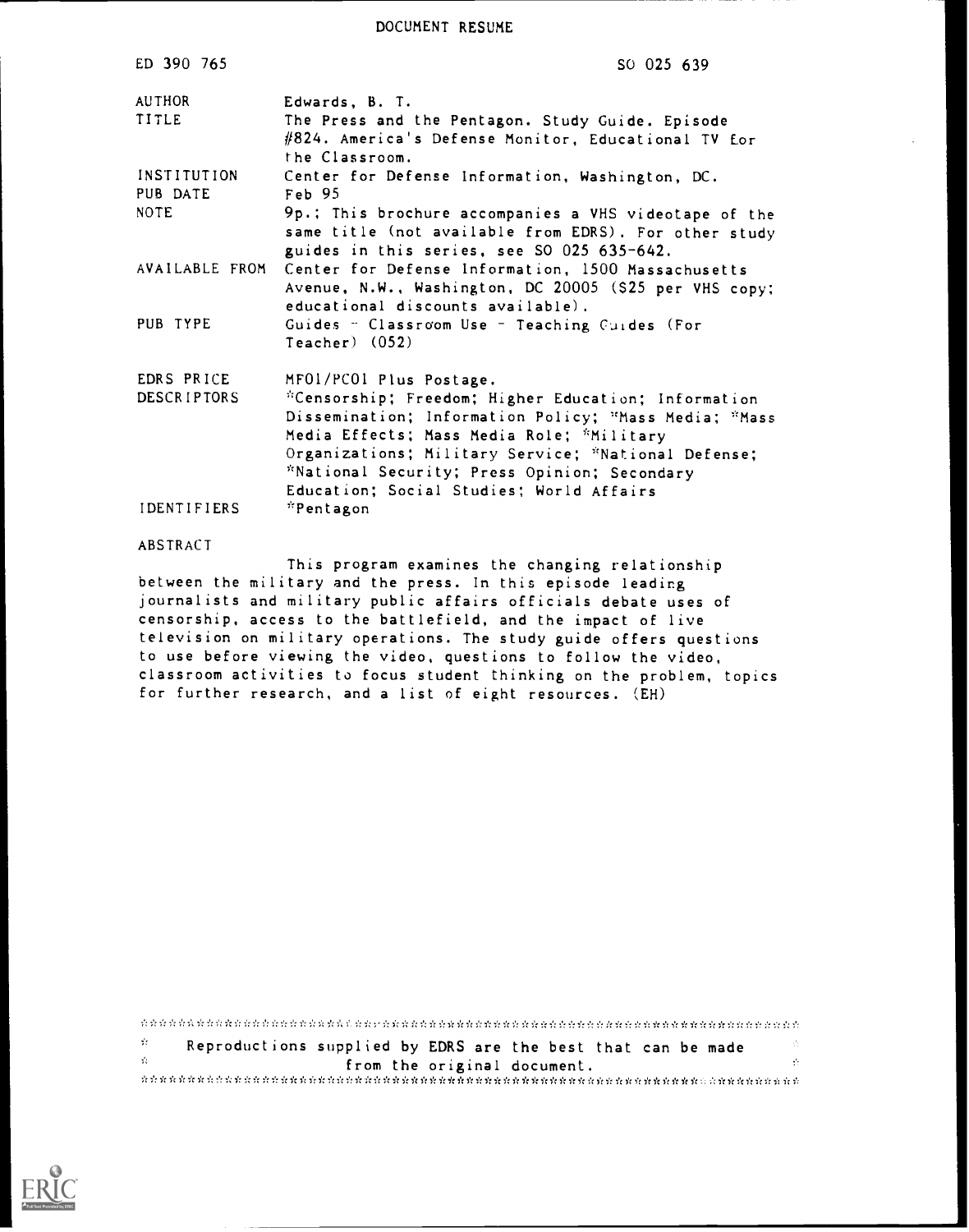U.S. DEPARTMENT OF EDUCATION EDUCATIONAL RESOURCES INFORMATION

CENTER (ERIC) This document has been reproduced as received from the person in linguis zation originating it

D. Mindrichamae, Insectione march improve reproduction quality

: Points of view in opinions stated in this<br>declimant direct becessarily represent<br>- Micure CERCL - Con of policy

PERMISSION TO REPRODUCE THIS MATERIAL HAS BEEN GRANTED BY

 $T(1)$  of  $F$  Sugar

TO THE EDUCATIONAL RESOURCES INFORMATION CENTER (ERIC)

**AMERICA'S DEFENSE MONITOR** 

**Educational TV for the Classroom** 

# **STUDY GUIDE FOR**

# The Press and the Pentagon: EPISODE #824

# BEST COPY AVAILABLE

Produced by the Center for Defense Information

ERIC SUNUX5 639  $\overline{2}$ 

ED 390 765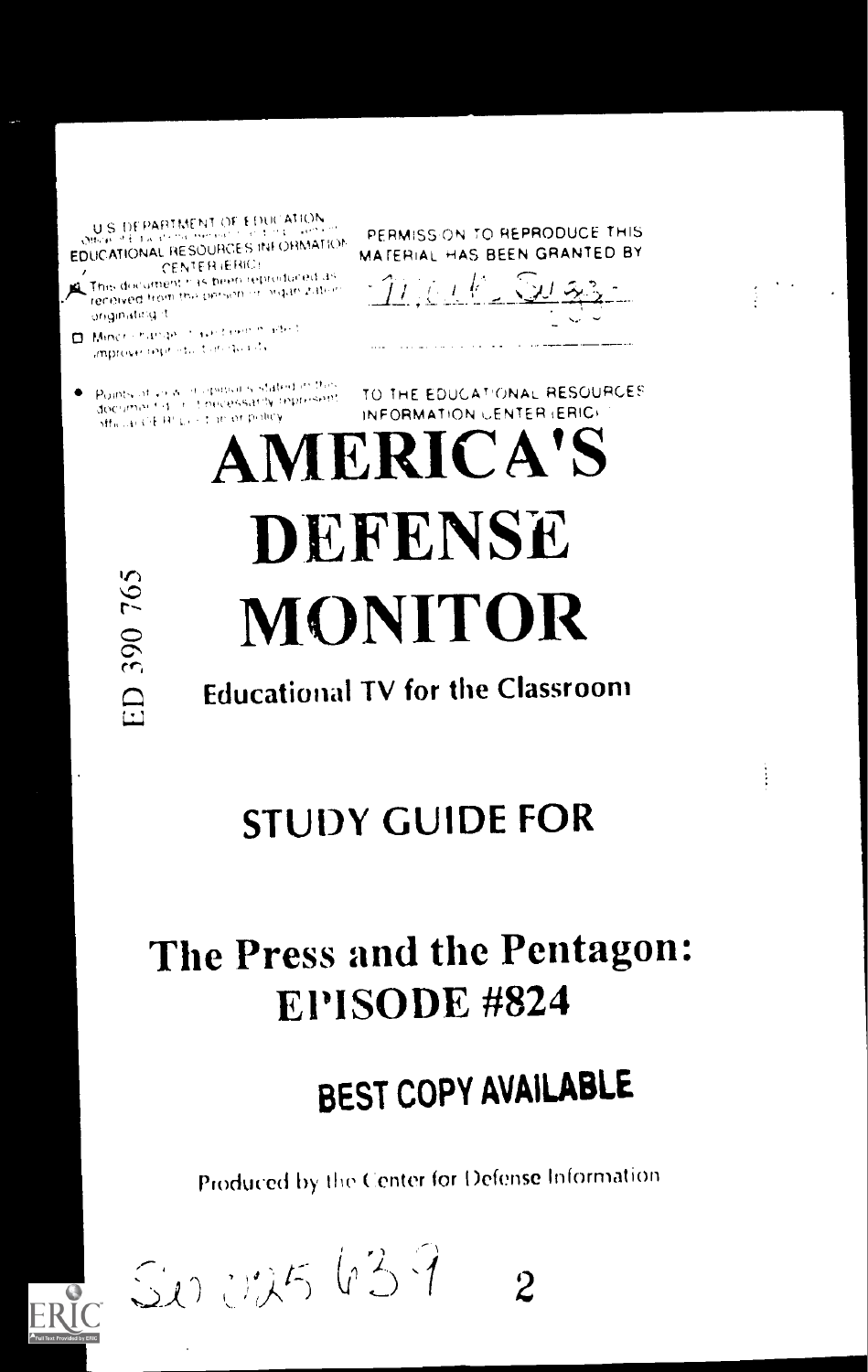## The Press and the Pentagon:

Both the news media and the military are vital to America's national well-being. However, throughout history the relationship between the two has been adversarial.

While the military needs the press to retain public and Congressional support, it also fears the success of its missions will be compromised by an inquisitive press corps a problem magnified by the recent advances in news broadcasting technology.

This episode of America's Defense Monitor examines the changing relationship of the military and the press. As a democratic society, how are we to address the balance between the need for military operational security and the need for an informed public? How is the military preparing to deal with today's " instant global media environment?" In The Press and the Pentagon, leading journalists and military public affairs officials debate uses of censorship, access to the battlefield, and the impact of live TV on military operations.

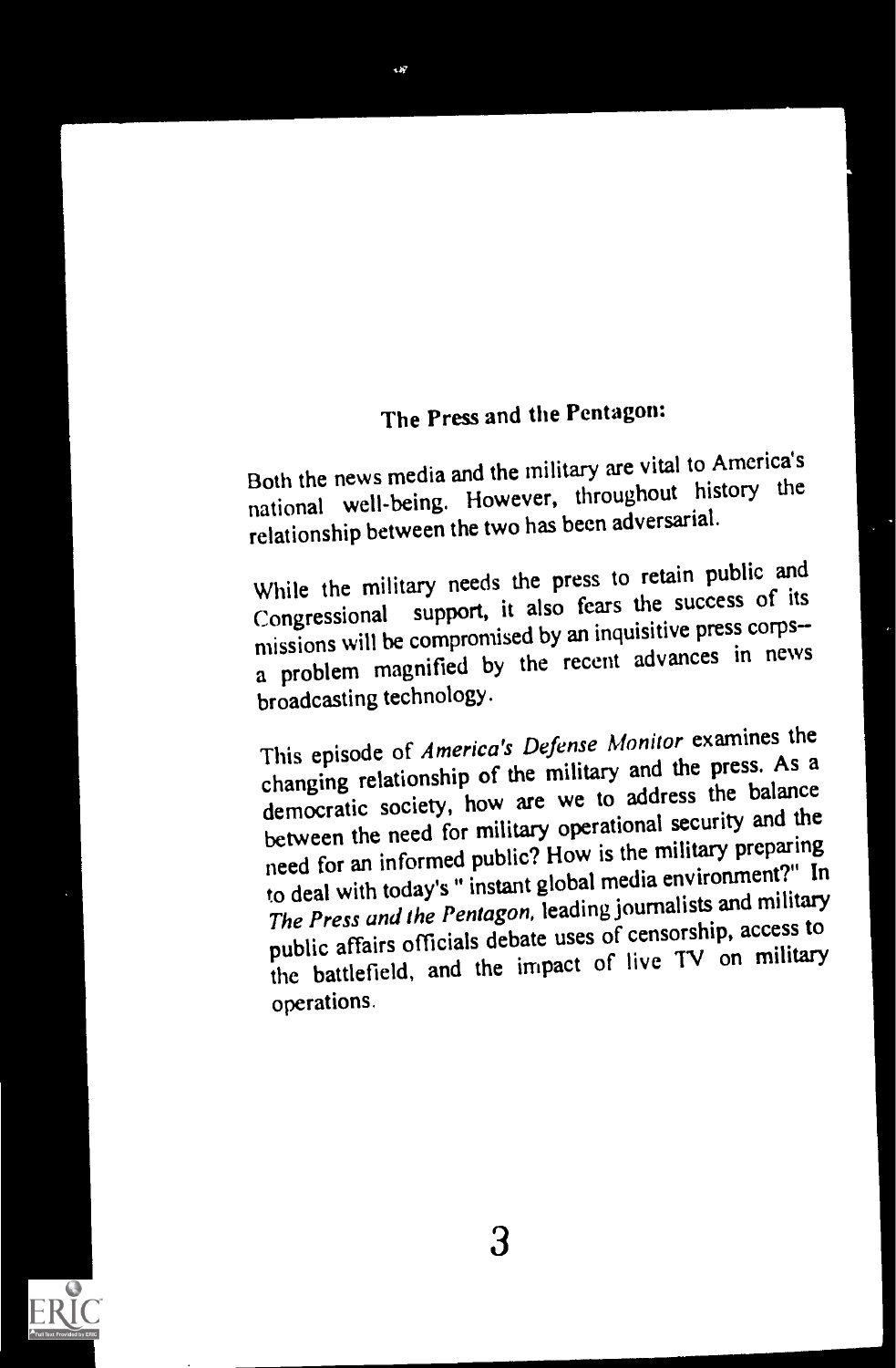## THIS PROGRAM FEATURES:

| Peter Arnett             | Correspondent, CNN                         |
|--------------------------|--------------------------------------------|
| Clifford Bernath         | Dept. of Defense,<br><b>Public Affairs</b> |
| <b>Walter Cronkite</b>   | Special Correspondent,<br><b>CBS</b>       |
| John Fialka              | Reporter, The Wall Street<br>Journal       |
| Marvin Kalb              | Professor, Harvard<br>University           |
| John MacArthur           | Publisher, Harper's<br>Magazine            |
| Gen. Charles McClain Jr. | U.S. Army                                  |
| Col. Fred Peck           | U.S. Marine Corps                          |

 $\ddotsc$ 

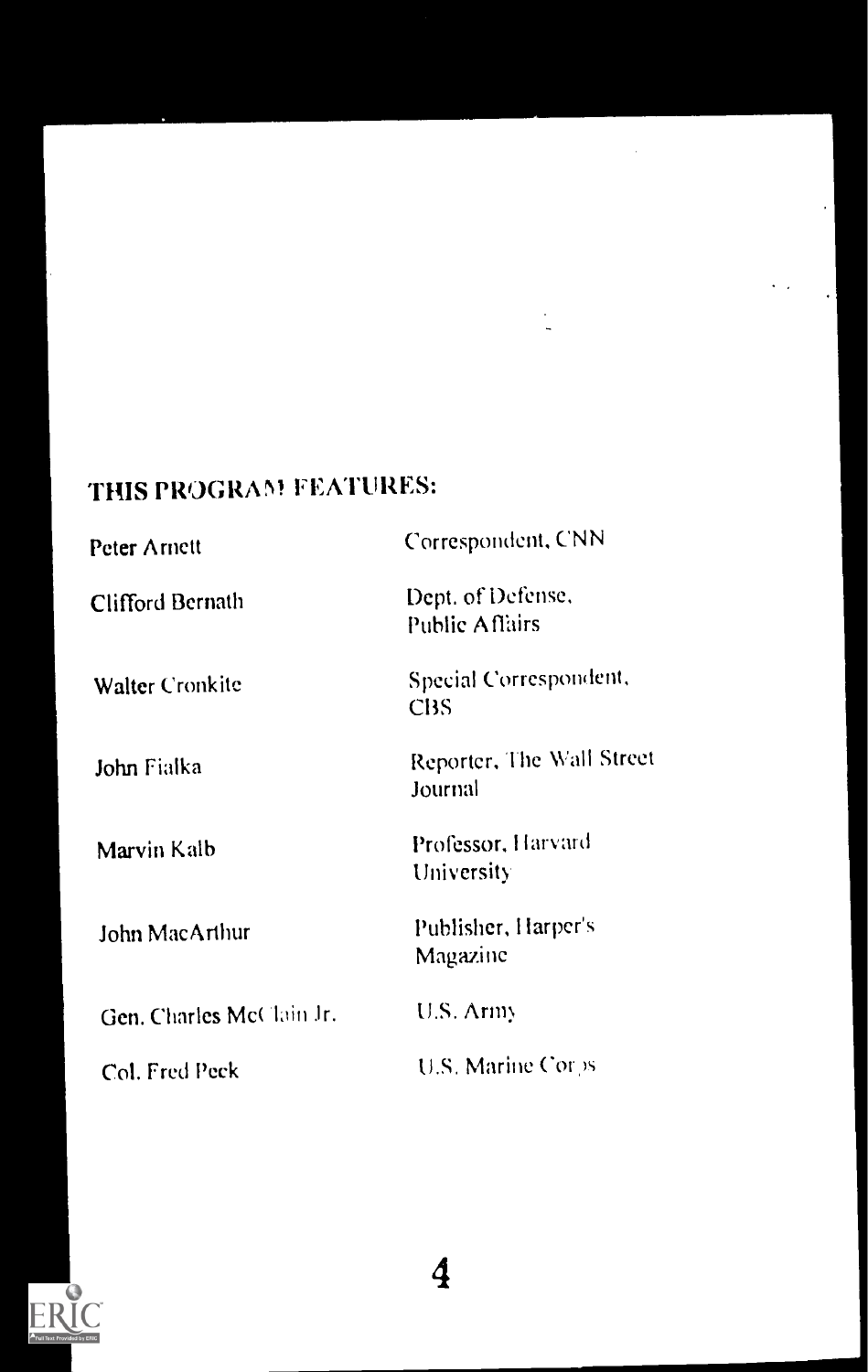## QUESTIONS BEFORE VIEWING

) flow would you characterize relations between the news media and the military?

2) What images of the military are portrayed most frequently on TV? Why do you think that is so?

3) Should there be limits to the public's right to know in a democracy'?

4) What is the definition of censorship? Under what circumstances is it acceptable'?

# QUESTIONS AFTER VIEWING

(Note It may he useful to give these questions to students prior to viewing so that they will be more prepared to respond )

1) Does the program present a certain viewpoint? If so, how would you describe this perspective?

2) How has technology changed the nature of wartime reporting?

3) How has the relationship between the press and the military changed over time?

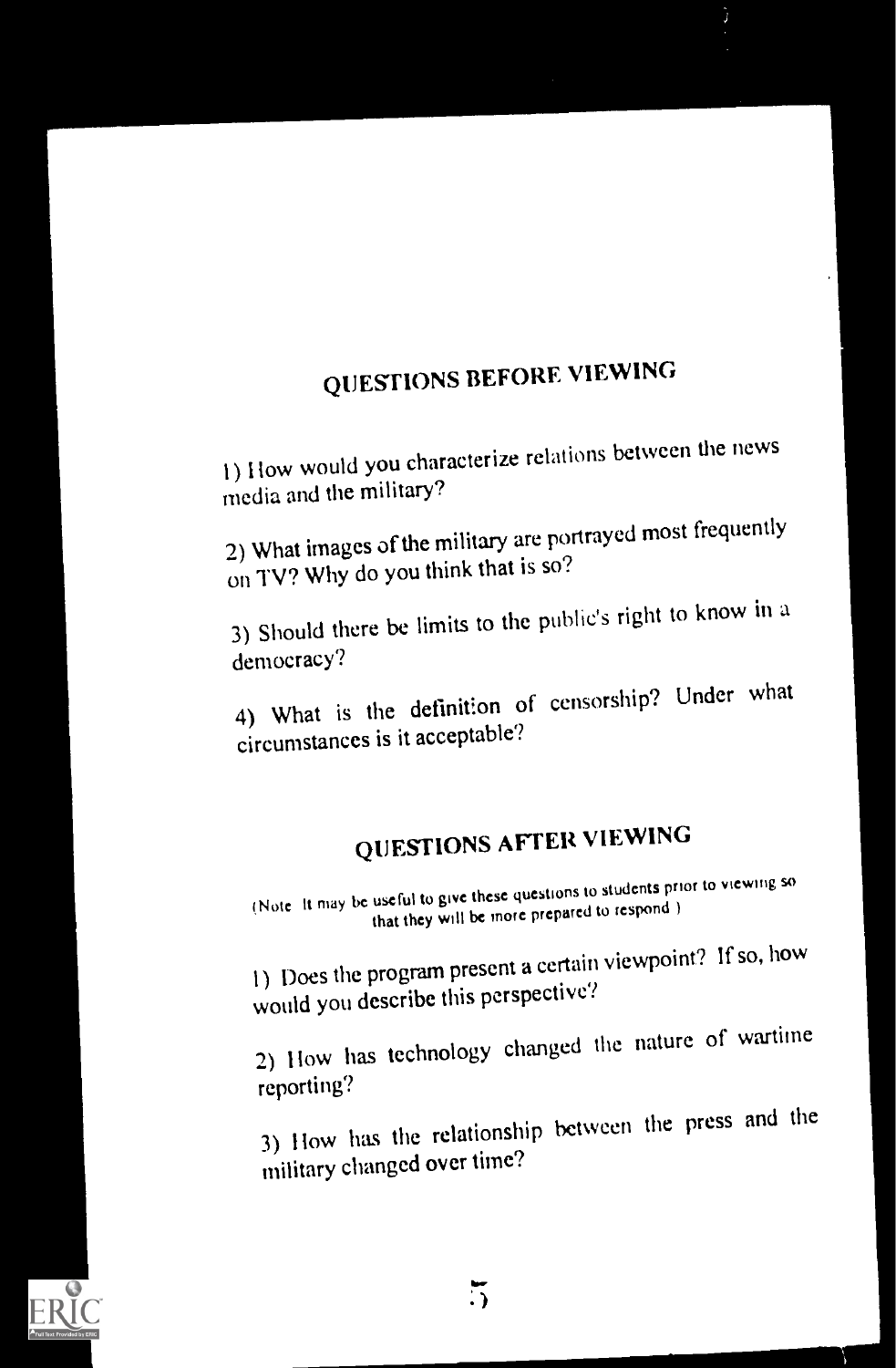### CLASSROOM ACTIVITIES

Since its enactment in 1966, journalists have used the Freedom of Information Act (FOIA) to find out more about government policies and activities. Have the class research the Freedom of Information Act including its history, how to find declassified government documents, and the procedure for filling a FOIA request.

Then divide the class into small groups and have the students draft and file a FOIA request on a topic of their own choosing.

## TOPICS FOR FURTHER STUDY

Examine media images of the military throughout U.S. history. How have these images changed or have they stayed basically the same?

Research and compare the relationship between the press and the military in the U.S. and in other nations. Are there many similarities or is the structure of the American press unique?

Explore how disputes between the press and the military have been settled historically in the courts. What limits to free speech and a free press have been upheld by the U.S. Supreme Court?

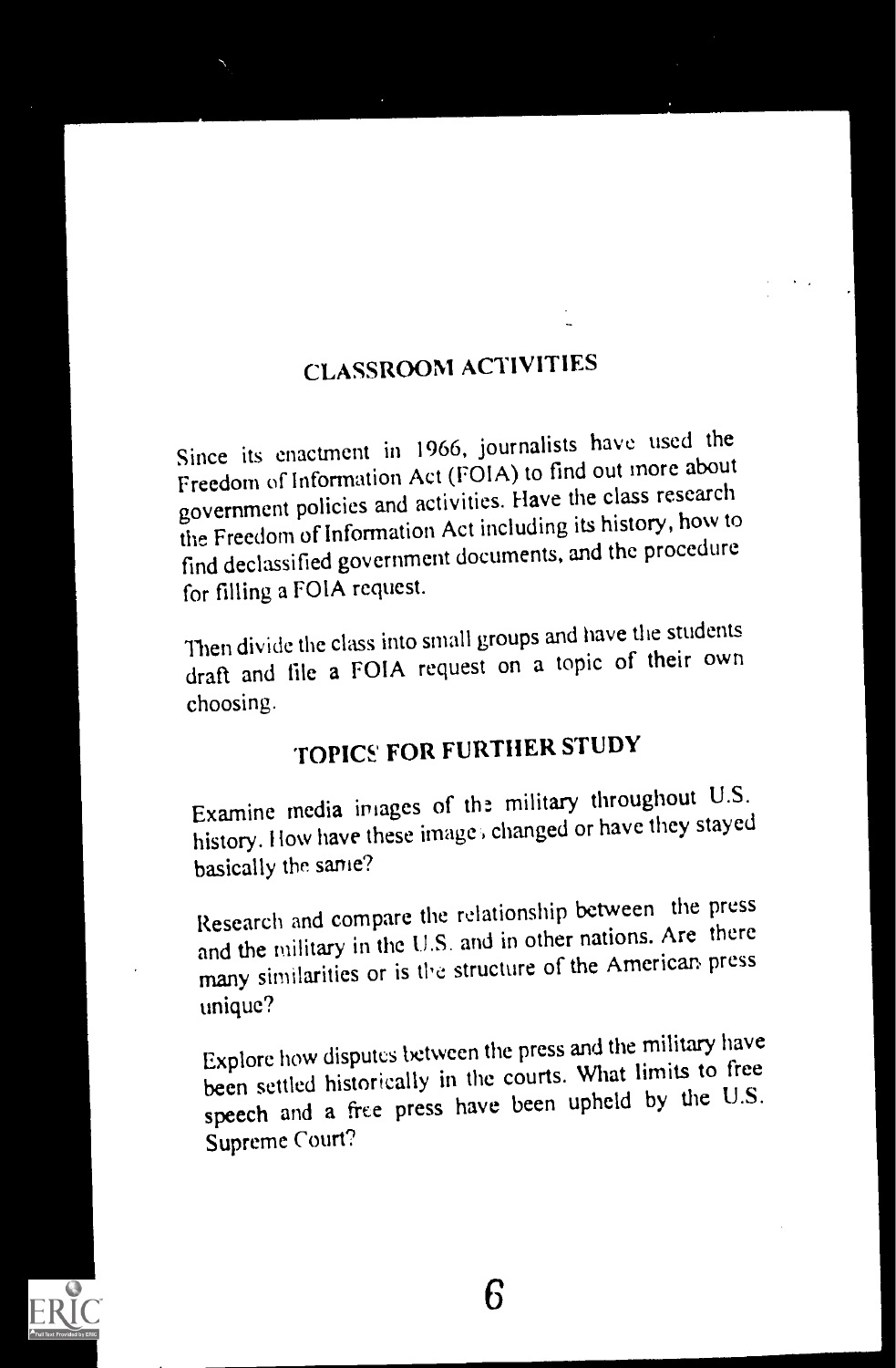#### RESOURCES

Bennett, W. Lance and Paletz, David L. ed. Taken by Storm: The Media, Pur lic Opinion, and U.S. Foreign Policy in the Gulf War. University of Chicago Press. Chicago. 1994.

Dennis. Everette E. The Media at War: The Press and the Persian Gulf Conflict. Gannett Foundation. New York. 1991.

Fialka, John J. Hotel Warriors: Covering the Gulf War, Woodrow Wilson Center Press. Washington D.C. 1991.

Knightley, Phillip. The First Casualty. Harcourt, Brace, Jovanovich. New York. 1975.

MacArthur, John R. Second Front: Censorship and Propaganda in the Gulf War. Hill and Wang. New York. 1992.

Matthews, Lloyd J. ed. Newsmen & National Defense. Brassey's (U.S.), Inc. McLean. 1991.

Pentagon Rules on Media Access to the Persian Gulf War. I tearing before the Committee on Governmental AfTairs, United States Senate. 102 Congress. First Session. February 20, 1991.

Thompson, Loren B. Defense Beat: The Dilemmas of Defense Coverage. Lexington Books. New York. 1991.

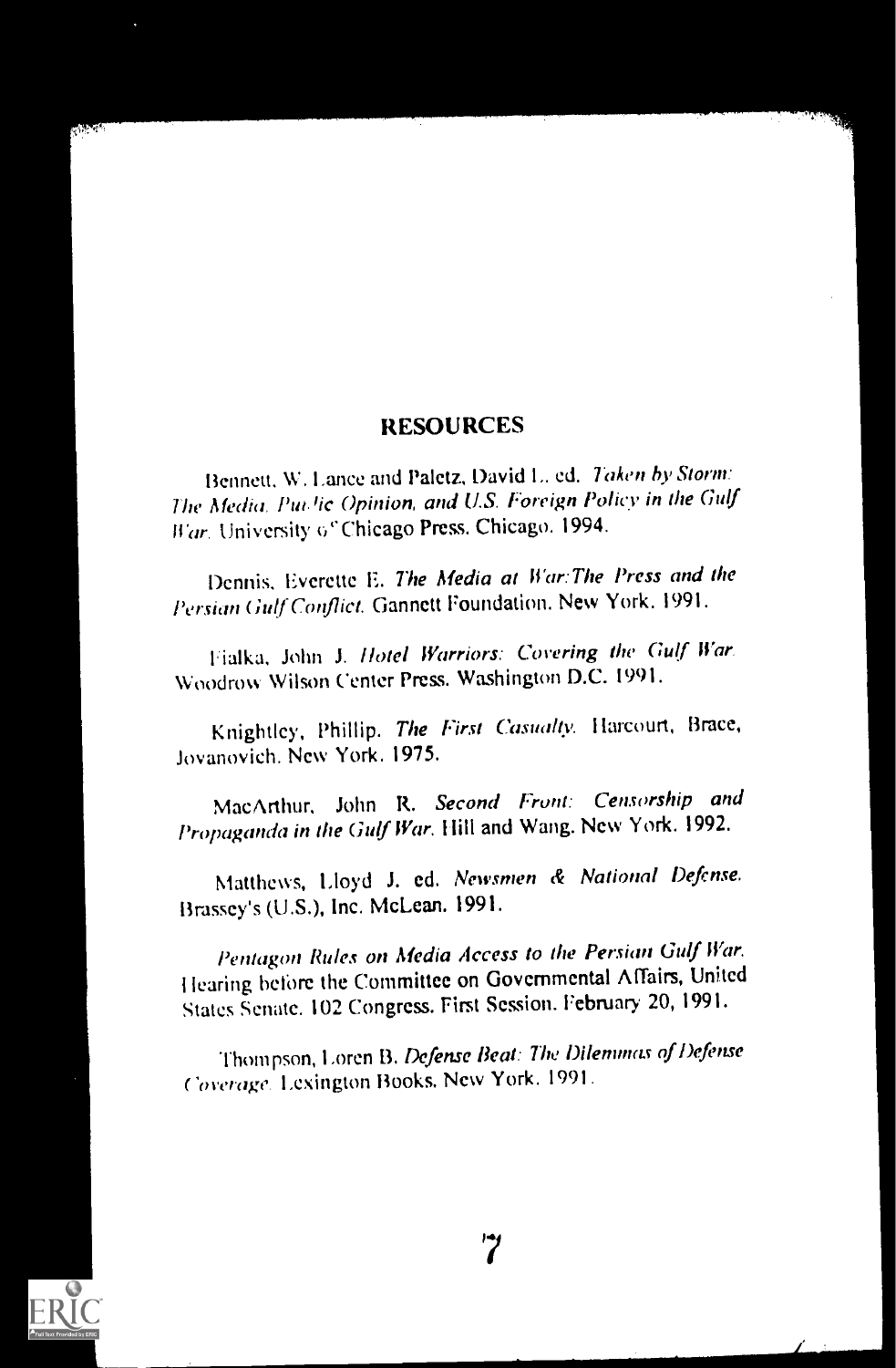### RELATED SHOWS

If you enjoyed The Press and the Pentagon be sure not to miss these episodes of America's Defense Monitor..

## SG520 The Media and the Iraq War:

Does Pentagon censorship of reporters subvert the First Amendment's protection of a free press? Does the public have a right ta know about the unpleasant facts of war?

unpleasant facts of war?<br>Guests include: David Hackworth (Newsweek) and Pete Williams (Former Asst. Sec. of Defense)

## SG724 The Media and the Images of War:

Do viclent images in movies and on TV provoke real violence? Movies and television have helped transmit from generation to generation a series of myths about war, peace, weapons, and the use of force.

Guests include: Richard Slotkin (Author, Gunfighter Nation)

### SG642 The Language of War:

Does the military establishment use language to clarify or camouflage the reality of war and preparations for war? Three cornbat-veteran.writers share their views with humorist Jim Boren's own inimitable treatment of<br>Pentagon doublespeak.

Pentagon doublespeak.<br>Guests include: David Hackworth (Newsweek) and Harry Summers (Editor, Vietnam Magazine)

EDUCATIONAL DISCOUNTS ARE AVAILABLE

පි